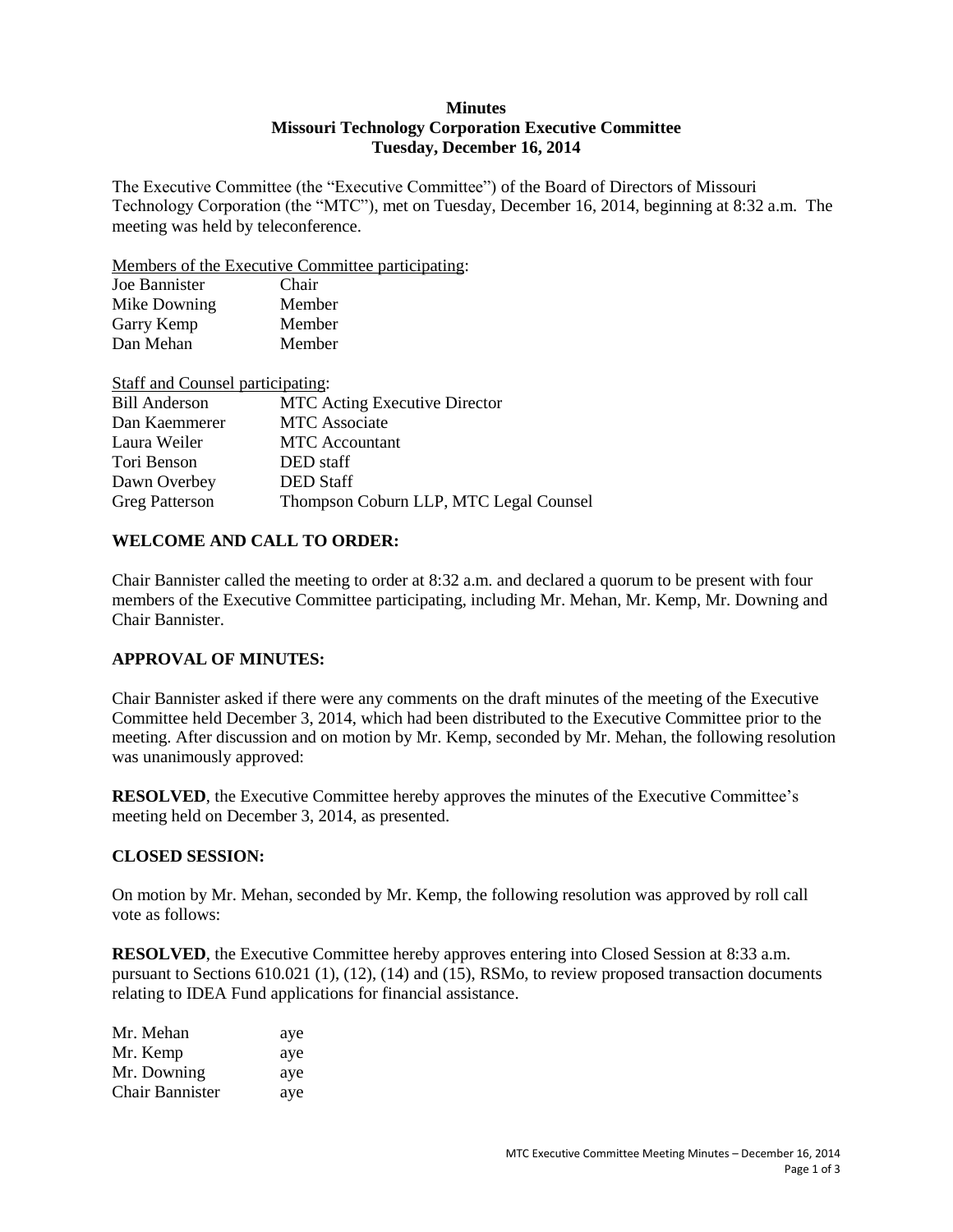On motion by Mr. Mehan, seconded by Mr. Kemp, the following resolution was approved by roll call vote as follows:

**RESOLVED**, the Executive Committee approves reconvening from Closed Session at 8:57 a.m.

| Mr. Mehan       | aye |
|-----------------|-----|
| Mr. Kemp        | aye |
| Mr. Downing     | aye |
| Chair Bannister | aye |

Chair Bannister reported that the Executive Committee took no action in the Closed Session after a discussion confined to the matters stated above. The Executive Committee continued its discussion in Open Session.

## **IDEA FUND TRANSACTION DOCUMENTS:**

On motion by Mr. Kemp, seconded by Mr. Mehan, the following resolution was unanimously approved:

### **Apse, Inc.**

**RESOLVED**, the Executive Committee on behalf of the MTC Board hereby approves the transaction documents for an investment by MTC in the amount of \$125,000 to purchase Series A Preferred Stock pursuant to Seed Capital Co-Investment Application 2014-12-005 (Apse, Inc.) in substantially the form presented;

**FURTHER RESOLVED**, the Executive Committee on behalf of the MTC Board hereby authorizes the MTC Acting Executive Director to execute and deliver on behalf of the MTC all documents relating to such investment on behalf of the MTC; and

**FURTHER RESOLVED**, the Executive Committee on behalf of the MTC Board hereby authorizes the MTC Acting Executive Director on behalf of the MTC to negotiate, amend, and approve any and all agreements, documents or instruments and to take such other actions as may be required or desirable in connection with, or in furtherance of such investment.

On motion by Mr. Kemp, seconded by Mr. Mehan, the following resolution was unanimously approved:

### **Vasculox, Inc.**

**RESOLVED**, the Executive Committee on behalf of the MTC Board hereby approves the transaction documents for a convertible secured loan by MTC in an amount up to \$500,000 pursuant to Venture Capital Co-Investment Application 2014-10-003 (Vasculox, Inc.) in substantially the form presented;

**FURTHER RESOLVED**, the Executive Committee on behalf of the MTC Board hereby authorizes the MTC Acting Executive Director to execute and deliver on behalf of the MTC all documents relating to such loan on behalf of the MTC; and

**FURTHER RESOLVED**, the Executive Committee on behalf of the MTC Board hereby authorizes the MTC Acting Executive Director on behalf of the MTC to negotiate, amend, and approve any and all agreements, documents or instruments and to take such other actions as may be required or desirable in connection with, or in furtherance of such loan.

**FURTHER RESOLVED**, the Executive Committee on behalf of the MTC Board hereby authorizes the MTC Acting Executive Director on behalf of the MTC to negotiate, amend, and approve any and all